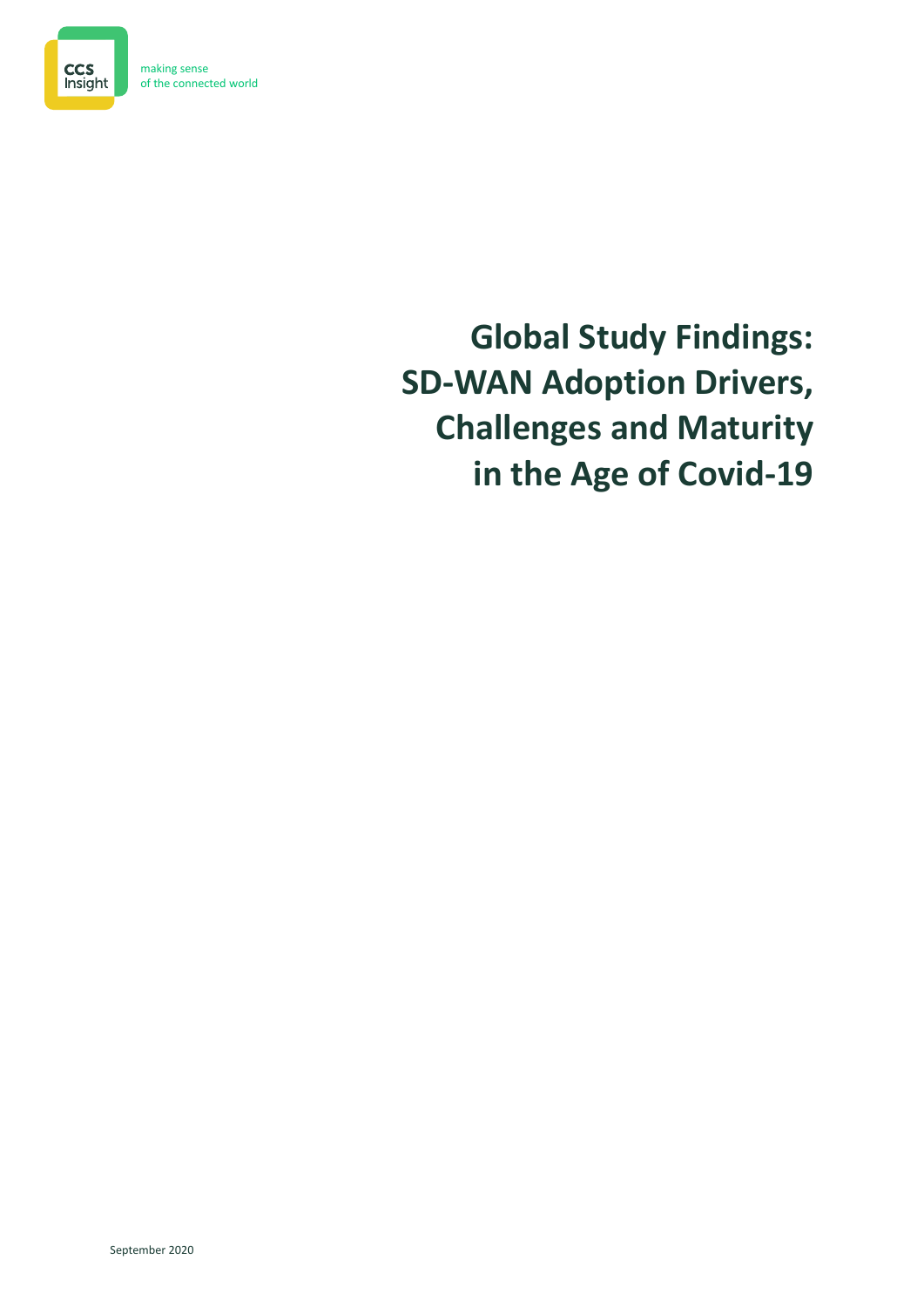# **Key Findings**

At a time of dramatic change as a result of the Covid-19 outbreak, CCS Insight conducted a global study of more than 800 respondents from enterprise organizations. Our aim was to understand the adoption of SD-WAN, a critical technology in supporting the ambition of digital transformation but also the rapid move to digital workplace and enabling remote workforces. This paper explores the following findings:

- There are already high levels of adoption of SD-WAN across industries and geographies, with the IT organization and the business sharing a similar understanding of the technology's benefits and challenges. This will only accelerate thanks to the changes resulting from the pandemic.
- The key decision-makers are the IT manager or director, and in the C-suite, the CIO, CTO, CEO or chief digital officer. Although leadership may recognize the importance of SD-WAN, they often do not understand where the value comes from.
- Digital transformation is driving many new technologies, but they all rely on the underlying network. However, as we see with IoT, there can be complacency toward the existing capabilities, reliability and security that can lead to projects failing.
- In the move to cloud and remote working, networks are changing to include private and public infrastructure. Public Internet will greatly increase as people shift to work from home, but it will be critical that this does not compromise reliability and security.
- Organizations want to embrace SD-WAN technology and they are accelerating that transformation, but they need to know it is reliable and, most importantly, secure and cannot compromise on the capability that addresses these needs.
- Organizations know they will need partners. With so many suppliers to choose from, they look to others to piece together the technology and provide relevant skills and identify use cases. They want partners they can trust, that are global, and can accelerate their journey to SD-WAN.

# **Recommendations**

- **•** Look to small pilots, perhaps tied to cloud services, that allow early lessons in identifying benefits and ideal uses of SD-WAN, and recognizing gaps in skills and capabilities.
- A partner may be able to help identify capability gaps, provide new skills and appropriate training environments that allow experimentation, and address compatibility problems between different vendors' products. Partners will accelerate the roll-out of SD-WAN and the path to value.
- Co-managing or 100% outsourcing is common and allows experts in SD-WAN to free up internal resources to work on what differentiates the business.
- Major priorities should be security and reliability. Partners can help to address these areas through technical expertise, advice and tools. This is especially the case as the workforce shifts to remote working and public Internet becomes a significant and critical part of the network.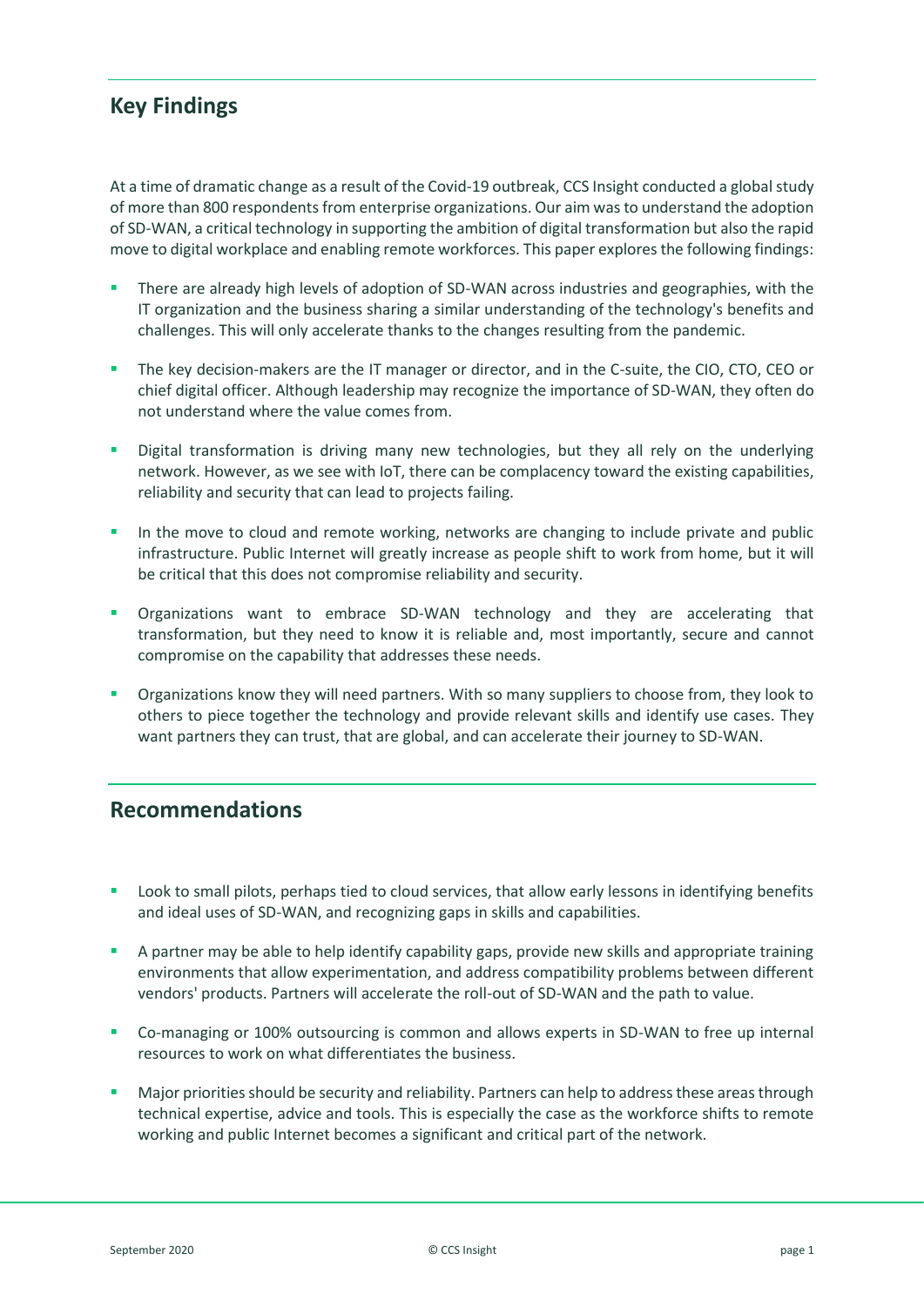## **Introduction**

The journey to digital transformation puts pressure on organizations and their IT functions in many areas. There are many new technologies competing to help businesses modernize and go faster, such as cloud, DevOps, mobile, machine learning, and the Internet of things. However, all these are dependent on the network. This may seem obvious, but overwhelmed organizations can often forget.

In the past few months, the Covid-19 global pandemic has compounded the pressure to change. It has accelerated many changes related to digital transformation. Employees on the move or working from home, as well as key business systems hosted in the cloud, have gone beyond local area networks in favour of hybrid wide area networks. The network has never been under more pressure and has never been more critical to the ability for businesses to do business.

Now more than ever, the network's resilience, reach and capability need to be top of mind for senior leaders driving through an agenda of change to meet both immediate and future operational goals.

The need to support rapid change means networks need to be far more flexible, faster to deploy, and global. In addition, they must be highly secure as organizations face cyberthreats that are everincreasing in number and sophistication.

Businesses still want the ability to set governance policies and attain the security that they are used to, but at greater scale and speed. This is where software-defined wide area networks (SD-WANs) can deliver value. Employees working from home owing to lockdown measures add to these challenges. For example, we have seen policies that limit remote access to business systems for security reasons, now preventing business operations as users moved to 100% remote access.

Covid-19 provides a unique backdrop by which to examine how organizations are changing their networks, now and over the coming months. This was therefore an important time to conduct our study into adoption of SD-WAN.

SD-WAN technology adds a virtualization layer on top of the physical network infrastructure. This allows IT teams to create and change the network without the cost, time and complexity involved in changing hardware. By becoming software-defined, the virtual network can extend across both private and public infrastructure. For example, the company data centre could be connected with a public cloud while retaining the security and policy controls that previously existed within the company's private network.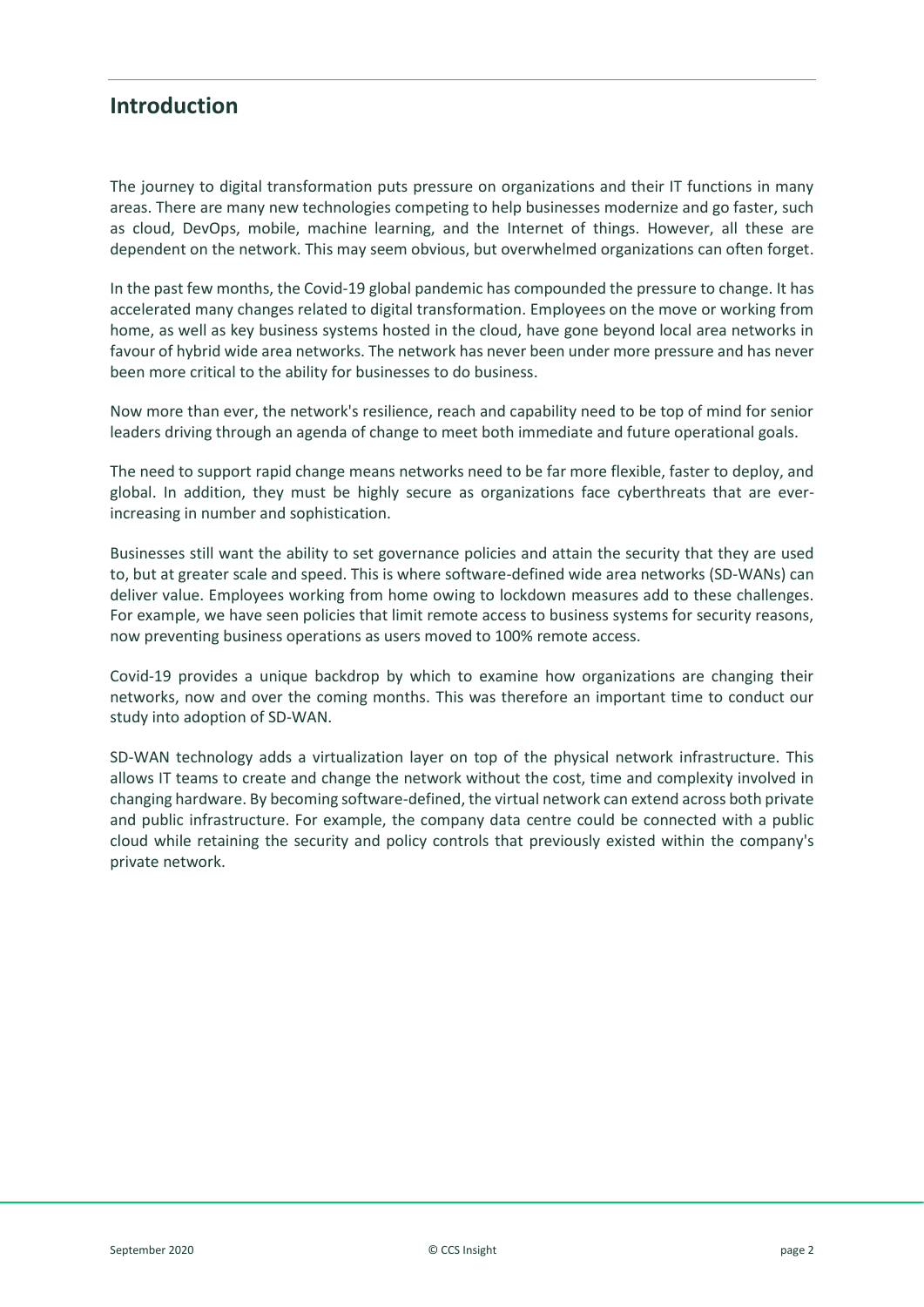# **Global Study to Understand the Adoption of SD-WAN**

Through a survey of over 800 participants from global enterprises, CCS Insight sought to understand the issues surrounding adoption of SD-WAN technology.

Our cross-industry study drew on respondents from North America, Europe and Asia. We spoke with technical and non-technical roles, with the majority being senior leadership and decision-makers, as well as some executives that had an influence on decisions.

The study results shed insight into how organizations approach SD-WAN; the drivers, benefits and challenges; the level of maturity within the market; and the involvement of third parties such as suppliers and partners.

The findings highlighted how customers clearly recognized the value of SD-WAN as a pivotal asset for extending the capacity of their networks to better serve the business demands they face. Only 3% said they have no plans to implement the technology. The majority of respondents have or are in the process of deploying SD-WAN to some degree. The study examined the following major areas:

- Adoption patterns of SD-WAN technology within organizations
- Which drivers have prompted organizations to adopt SD-WAN
- How the challenges go beyond the technology itself
- The critical importance of network reliability and security
- How organizations want help and who they are looking to get it from

## **SD-WAN Is a Sign of Maturity in Network Transformation**

Organizations will often start their journey in software-defined networking at a small scale, such as a software-defined local area network (SD-LAN), before graduating to SD-WAN. This allows them to experiment and learn before expanding out.

The media and entertainment industry provided a good example of this journey. Our survey found that adoption of software-defined networking in this sector was 70%, with SD-LAN adoption at 60% and SD-WAN adoption at 48%.

There is also a relationship in many cases with the adoption of cloud services. It is obvious that increased usage of cloud-hosted software naturally raises questions about how the network expands to these solutions. However, the inclusion of cloud services (through hybrid and multicloud strategies) in an organization's IT estate has provided many with an introduction to software-defined networking — it is native to many cloud environments. Such technologies provide the flexibility and agility that such workloads need to operate with. The cloud experience can act as a small-scale experiment from which broader SD-WAN adoption can flow.

CCS Insight has seen this situation evolving over several years. For example, when speaking with public cloud customers, we hear them talk of how cloud services introduced them to software-defined networking. They learned the skills there and experienced the value that allowed them to begin a larger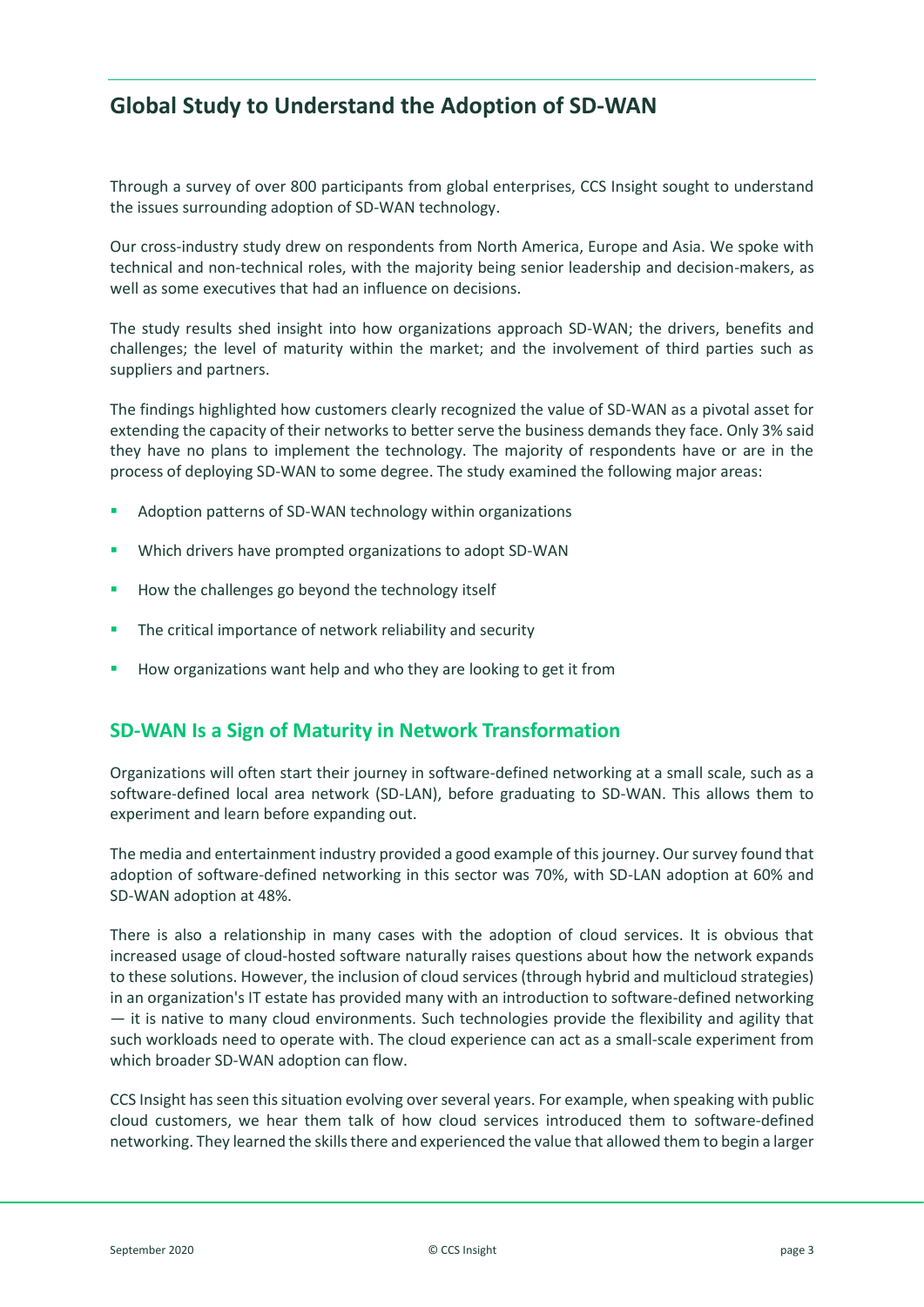implementation, helping to sell its benefits to the business and identify its primary technical usage scenarios.

## **Organizations Need to Move Faster and Transform Workplaces**

Survey respondents were asked to indicate which drivers of SD-WAN adoption they regarded as "essential", "important" or "not important". As expected, the number-one driver considered "essential" or "important" was digital transformation.

The market widely accepts that digital transformation is the main ambition as organizations seek to improve competitiveness, drive down cost, reduce waste and minimize risk while moving faster to address internal and external demands. However, there are many elements to digital transformation.

High on that list is the move toward a digital workplace. As organizations deal with the massive shifts resulting from the Covid-19 pandemic, this requirement has clearly moved up the priorities. Workforces around the world have moved to home working ― overnight in most cases ― and this has had a profound impact on corporate IT and, inevitably in today's connected world, the underlying networks.

It came as little surprise that in respondents' ranking of drivers considered "essential" for adopting SD-WAN technology, support for a digital workplace came in the top three (see Figure 1).

| Improved network security                      | 50% |
|------------------------------------------------|-----|
| Improved network reliability                   | 46% |
| Support for digital workplace                  | 43% |
| Digital transformation                         | 42% |
| Better able to support business requirements   | 41% |
| Faster deployments and more responsive         | 40% |
| Support collaboration and communications tools | 40% |
| Support move to cloud services                 | 39% |
| Support increase in remote working             | 39% |
| Reduced network costs                          | 37% |
| Support increased network bandwidth demands    | 36% |
| Less network complexity (easier to manage)     | 35% |
| Improved application experiences for employees | 32% |
|                                                |     |

#### **Figure 1. Drivers for implementing SD-WAN considered "essential"**

### Source: CCS Insight

These uncertain times mean that organizations need to adapt quickly. This adds impetus to an existing trend among businesses wanting to move faster and be more responsive. In Figure 1, being better able to support business requirements and being faster and more responsive in the deployment of the network both ranked in the top five.

With businesses now operating critical systems remotely, access and performance  $-$  including concerns such as network latency  $-$  of those systems are having a profound impact on not only competitiveness but their very survival.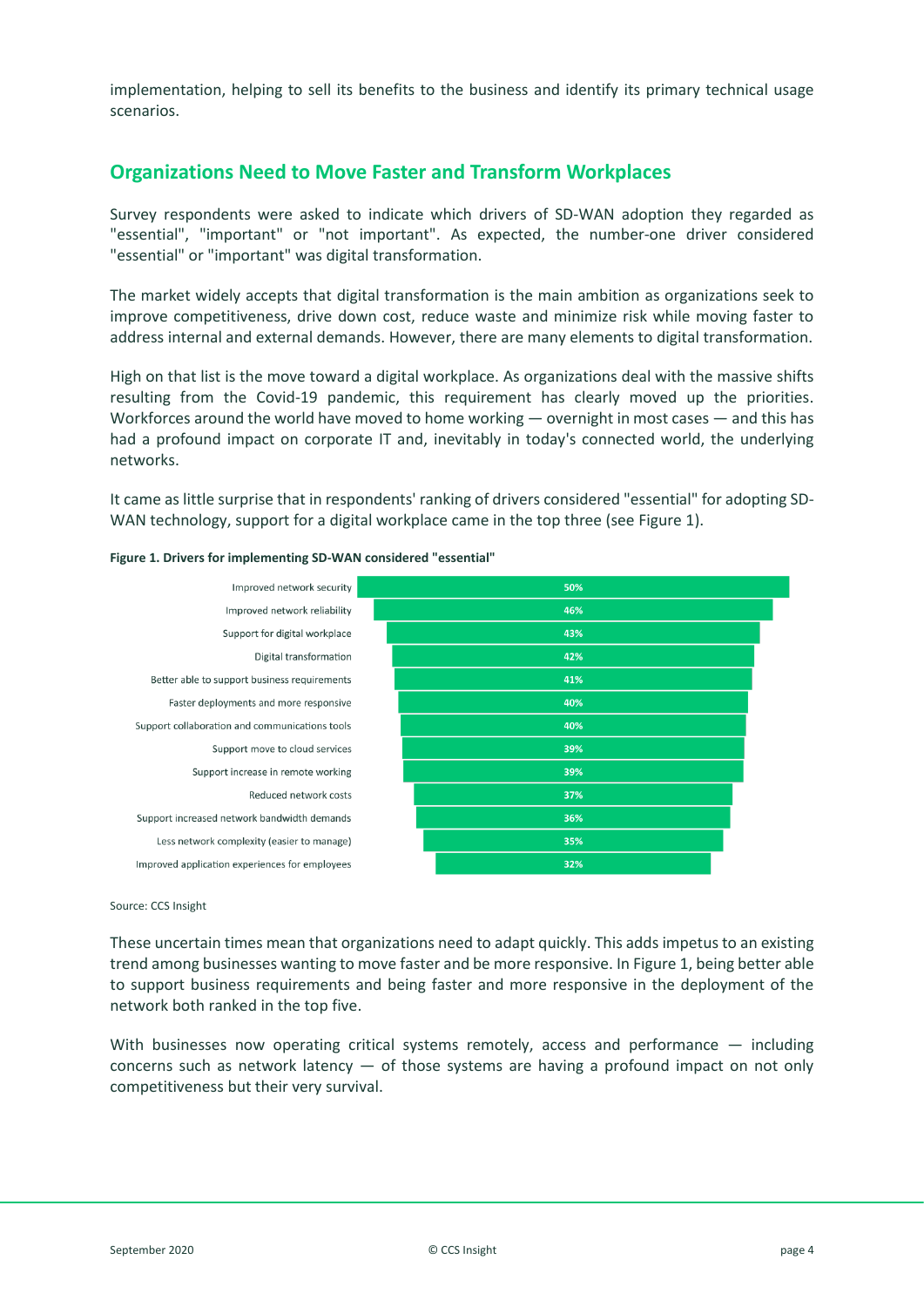## **Network Technology Is Only Part of the Solution**

In addition to the business value that SD-WAN provides, organizations see challenges.

Primary among those listed in the study is the technology required to deliver SD-WAN. There is a lack of compatibility with existing IT network infrastructure. IT organizations have long grappled with the heterogeneous nature of hardware, and networks are no exception.

The survey revealed that respondents use a mix of infrastructure from many suppliers, such as Cisco, Huawei, Avaya, Ericsson, Nokia, Juniper Networks and many other providers. There is no clear winner — even industry giant Cisco is present in only half of respondents' organizations. While many of these suppliers provide SD-WAN capabilities they are not always compatible between suppliers or even within a single vendor's portfolio.

The study found there were several challenges beyond technology itself. Lack of support from suppliers was ranked fourth in the list of technical challenges (see Figure 2). A shortage of training and support was the second highest non-technical challenge, cited by 39% of participants, only behind a lack of budget (see Figure 3). It is important to note that in other questions where budget was a possible concern it was not cited very highly. Similarly, cost savings were not a major driver for adoption of SD-WAN technology.

| 37% |
|-----|
| 36% |
| 36% |
| 34% |
| 32% |
| 32% |
| 30% |
| 26% |
| 25% |
| 22% |
| 16% |
|     |

#### **Figure 2. Technical implementation challenges in adopting SD-WAN**

Source: CCS Insight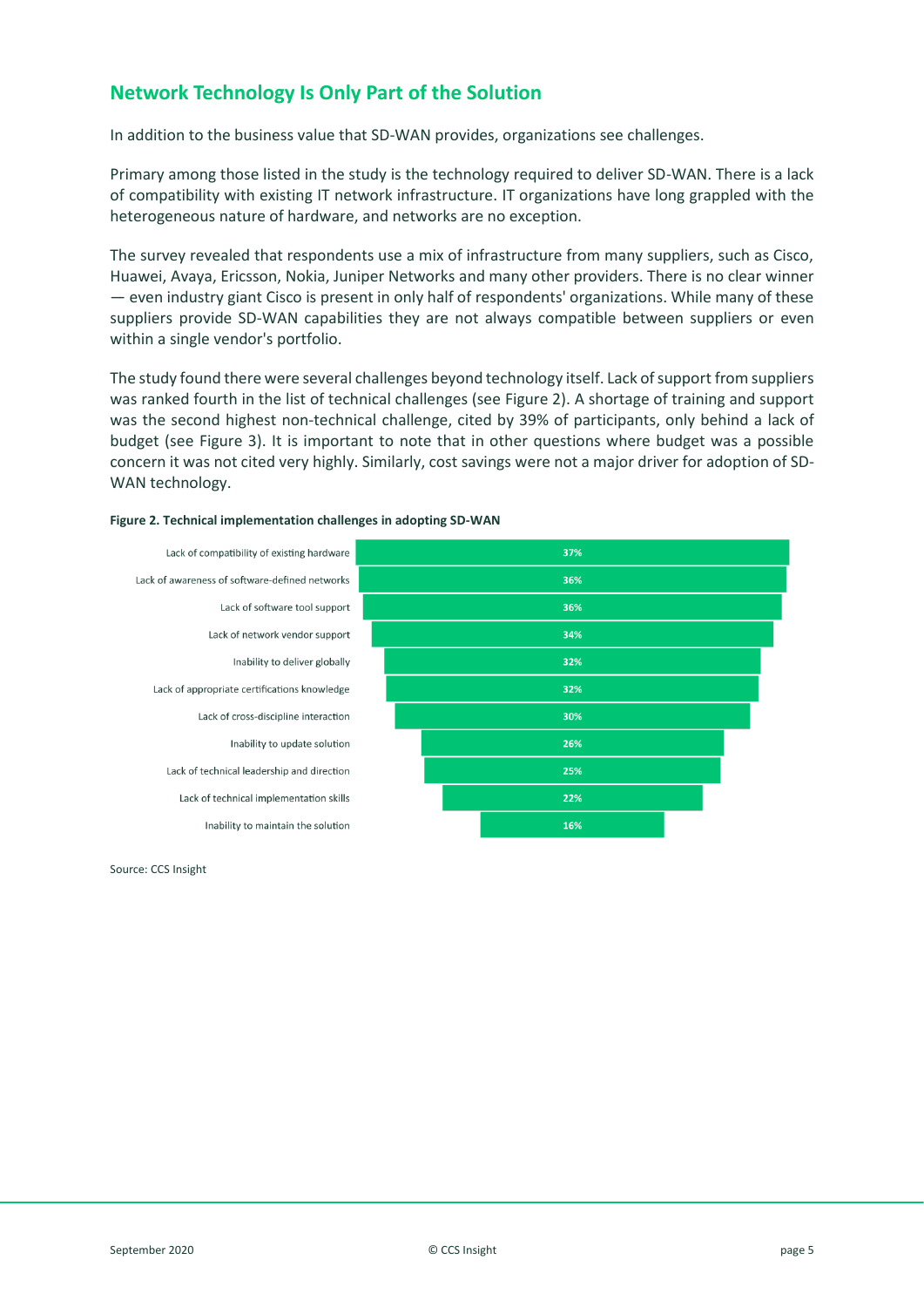#### **Figure 3. Non-technical implementation challenges in adopting SD-WAN**



Source: CCS Insight

In this study and others recently conducted by CCS Insight, we see that IT budgets are increasing. Organizations are prepared to invest today in the technologies that enable digital transformation to reap the benefits of change tomorrow.

At a more fundamental level, there is a lack of understanding of SD-WAN technology and how it can be best applied in the IT organization and in the business. Companies still need to better understand the use cases that will deliver value from SD-WAN. Increased understanding will unlock further value in the investment and potentially new business capabilities and models that will create new value streams and improve business outcomes.

## **Security and Reliability Are Critical Success Factors**

Considering "important" drivers of SD-WAN adoption, respondents ranked security and network reliability as the top two factors (see Figure 4).

| Improved network security                      | 57% |
|------------------------------------------------|-----|
| Improved network reliability                   | 49% |
| Support use of collaboration tools             | 45% |
| Better able to support business requirements   | 45% |
| Support increase in remote working             | 44% |
| Faster deployments and more responsive         | 44% |
| Support move to cloud services                 | 44% |
| Support for digital workplace                  | 43% |
| Reduced network costs                          | 41% |
| Support increased network bandwidth demands    | 40% |
| Less network complexity (easier to manage)     | 37% |
| Improved application experiences for employees | 33% |
| Support for digital transformation             | 33% |
|                                                |     |

#### **Figure 4. Benefits of implementing SD-WAN considered "important"**

Source: CCS Insight

The clearest message throughout the study was the importance of security. Security was both the most essential driver and benefit of SD-WAN. However, organizations are not blind to the potential security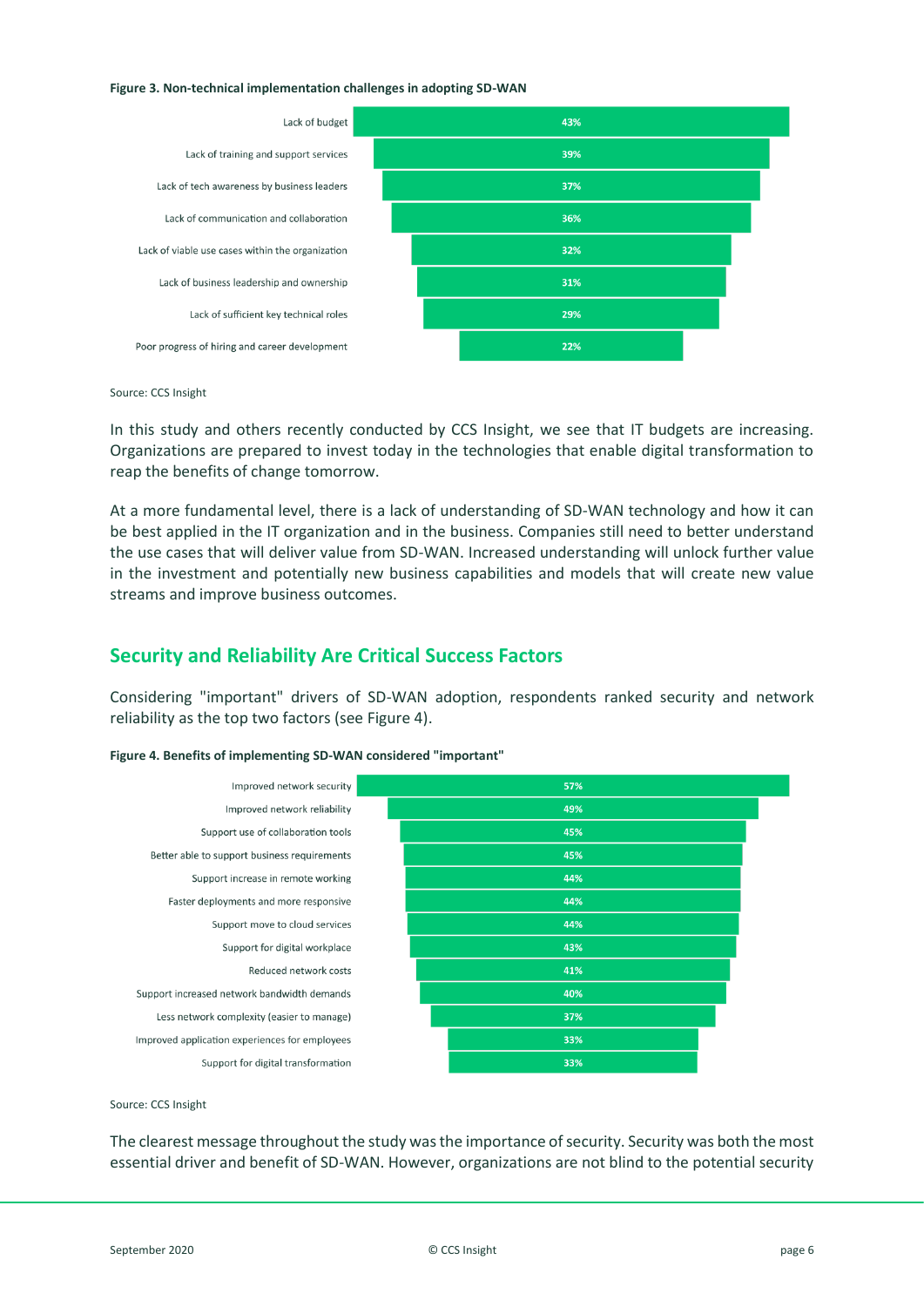challenges of SD-WAN. Providing malevolent actors with a larger attack surface was the biggest concern, but multiple concerns were cited, from worries about the security of products from specific suppliers to the use of the public Internet. The diversity of answers indicates that customers are keen for help in this area.

The public Internet will play an important role in network transformation as organizations move to split their networks between traditional Multiprotocol Label Switching (MPLS) technology and a combination of consumer and business Internet services. This offers an opportunity for providers that support both (see Figure 5).





Source: CCS Insight

The move to public Internet has only been accelerated in recent months by work-from-home requirements that appear increasingly likely to remain in place. Organizations have no choice but to embrace greater public Internet within their networks.

As a result of this change, survey respondents expect to increase investments in both public and business Internet usage over the next 12 months (see Figure 6). We believe this may prove to be an underestimate as many respondents in our study were only just beginning to grapple with the implications of the mass move to work from home.





Source: CCS Insight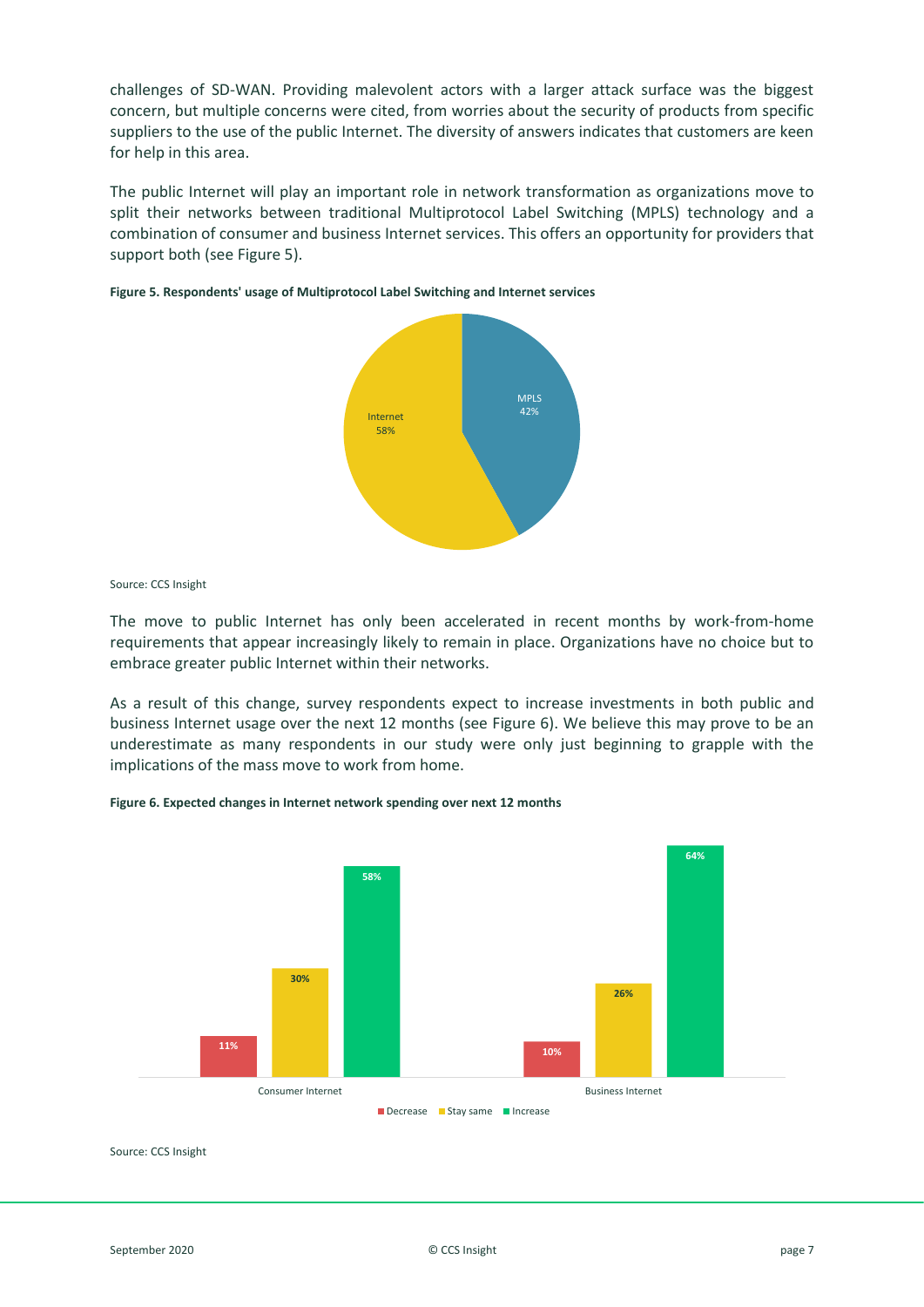Ideally, respondents want security built into SD-WAN solutions rather than as an add-on, with a total of 96% showing a preference for the former (see Figure 7). Where a provider can supply a solution that has integrated security, they will be welcome.

#### **Figure 7. Importance of built-in security in SD-WAN solution**



Source: CCS Insight

## **Organizations Do Not Want to Go It Alone**

Given the challenges that organizations face, it was not surprising to find that they look to third parties for help. Only 6% of respondents manage their own networks, with the majority in a co-management relationship. The use of co-managed networks will increase sharply over the coming 12 months (see Figure 8).





Source: CCS Insight

As the adoption of SD-WAN accelerates thanks to the impact of the pandemic, it will prove sensible for many organizations to outsource in part or whole. With speed being vital and challenges such as a lack of existing skills and hardware compatibility, finding a partner that can quickly move the organization forward will quicken the path to value.

When it comes to choosing a partner, respondents' most important criteria are network performance, trust and technical capabilities. Their choices demonstrate the importance of not just technology. Suppliers can provide that technology, but organizations need training and support as well as domain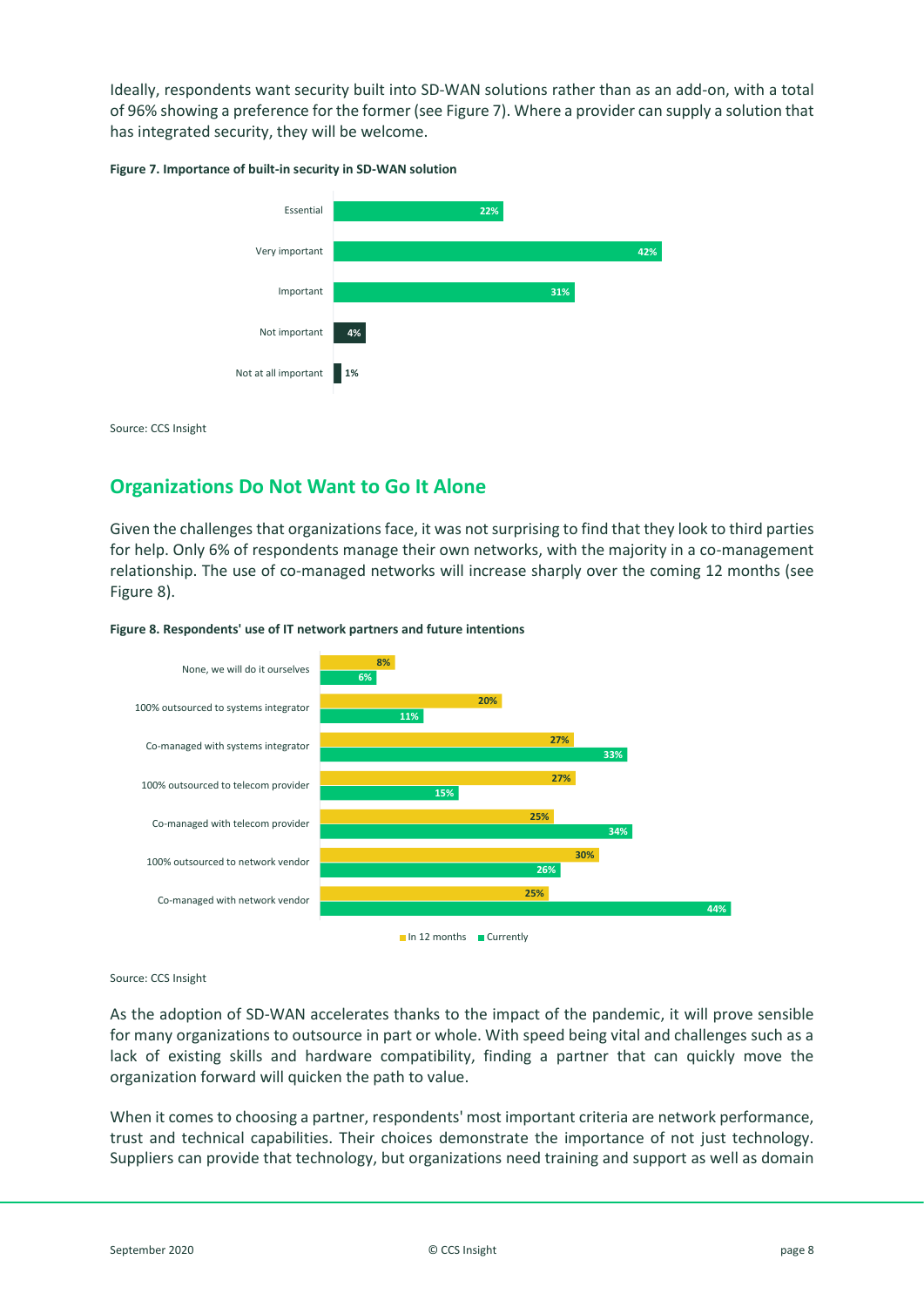knowledge and experience, ideally from someone they have an existing relationship with (see Figure 9).



#### **Figure 9. Attributes of a partner considered "essential"**

Source: CCS Insight

## **Business and IT Are Aligned, with Differences by Industry and Geography**

When comparing the answers given in the study between business and technical roles, and between decision-makers and influencers, we see a high level of alignment. This degree of synchronization, especially between technical and business roles, is unusual compared with many past studies, but it shows a direction of travel. Digital transformation is bringing the business and IT closer together, and the alignment seen in this study is a good representation of that.

Key decision-makers included those in C-suite positions. Although it is not surprising to see CIOs and CTOs on the list, the influence of the CEO demonstrates the recognized value of SD-WAN at the highest levels. However, this represents the importance of technology pertaining to digital transformation more than it reflects a deep understanding at the CEO level of the technology itself. One should not assume that there is understanding where there is not  $-$  as shown in our study, where a lack of technology awareness by business leaders was cited as the third non-technical challenge to SD-WAN adoption.

Even at the CIO and CTO level there is a lot of competition for their attention, and areas such as cloud, mobile, and increasingly the Internet of things (IoT), will frequently take priority over the network. For example, in the case of IoT we see a lot of focus on devices, software and platforms, with the network often overlooked. In some ways, the message of ubiquitous connectivity has made people complacent when it comes to the underlying communication layer that is critical to successful IoT.

An example of this is in healthcare, which is particularly relevant at this time, where leadership has implemented new IoT technology into hospitals only for it to fail owing to problems with connectivity. Assumptions were made about the security and reliability of networks that proved to be false.

If there are areas where respondents diverge, it is more by industry and geography. Respondents in Northern America and Asia–Pacific appear similar in their answers; respondents in both regions are ahead of their counterparts in Europe, the Middle East and Africa (EMEA) in SD-WAN adoption.